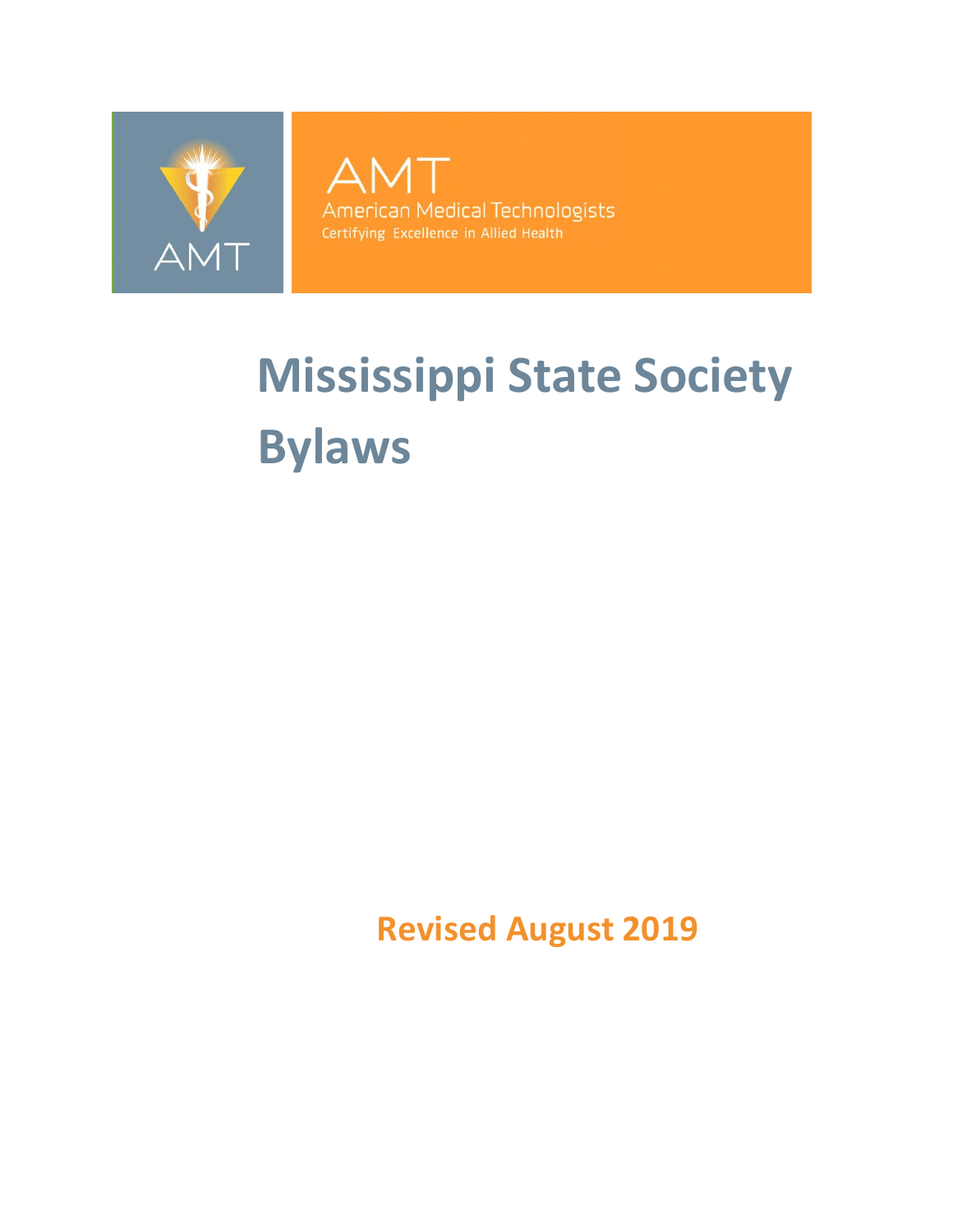## **BYLAWS FOR AMT MISSISSIPPI STATE SOCIETY**

## PREAMBLE

This organization shall be known as the Mississippi State Society of the Medical Technologists (AMT). It shall be an unorganized constituent state society of AMT. Its purposes shall be the advancing of the purposes and principles of AMT, advancing the standards and the professions of its certificates, and the promotion of educational and social advantages and functions for its members. It shall be operated as a non-profit organization.

#### ARTICLE I

#### MEMBERS

All members of AMT resident in this state holding any class of membership in AMT shall be members of the same class of this society. The voting members of this society shall be the members whose current AMT dues are paid. This society may accord affiliate membership to a person, and provide for dues for such persons, pursuant to guidelines established by the AMT Board of Directors but such members may not vote nor hold office.

#### **ARTICLE II**

#### **DUES**

The annual state renewal membership fees for AMT certificates are included with AMT dues. Sate dues are refunded to the State Society from AMT. .

All dues and other revenues of the society shall be used only for the purposes of this society and no part of such revenues shall be used for private benefit of any member.

#### **ARTICLE III**

#### **MEETINGS**

There shall be at least one meeting of the membership each calendar year, held at a place and time determined by the Board of Directors. The last meeting of the year shall be the annual business meeting.

Meeting notices shall be mailed or sent by electronic mail to all members at least (30) days prior to the meeting.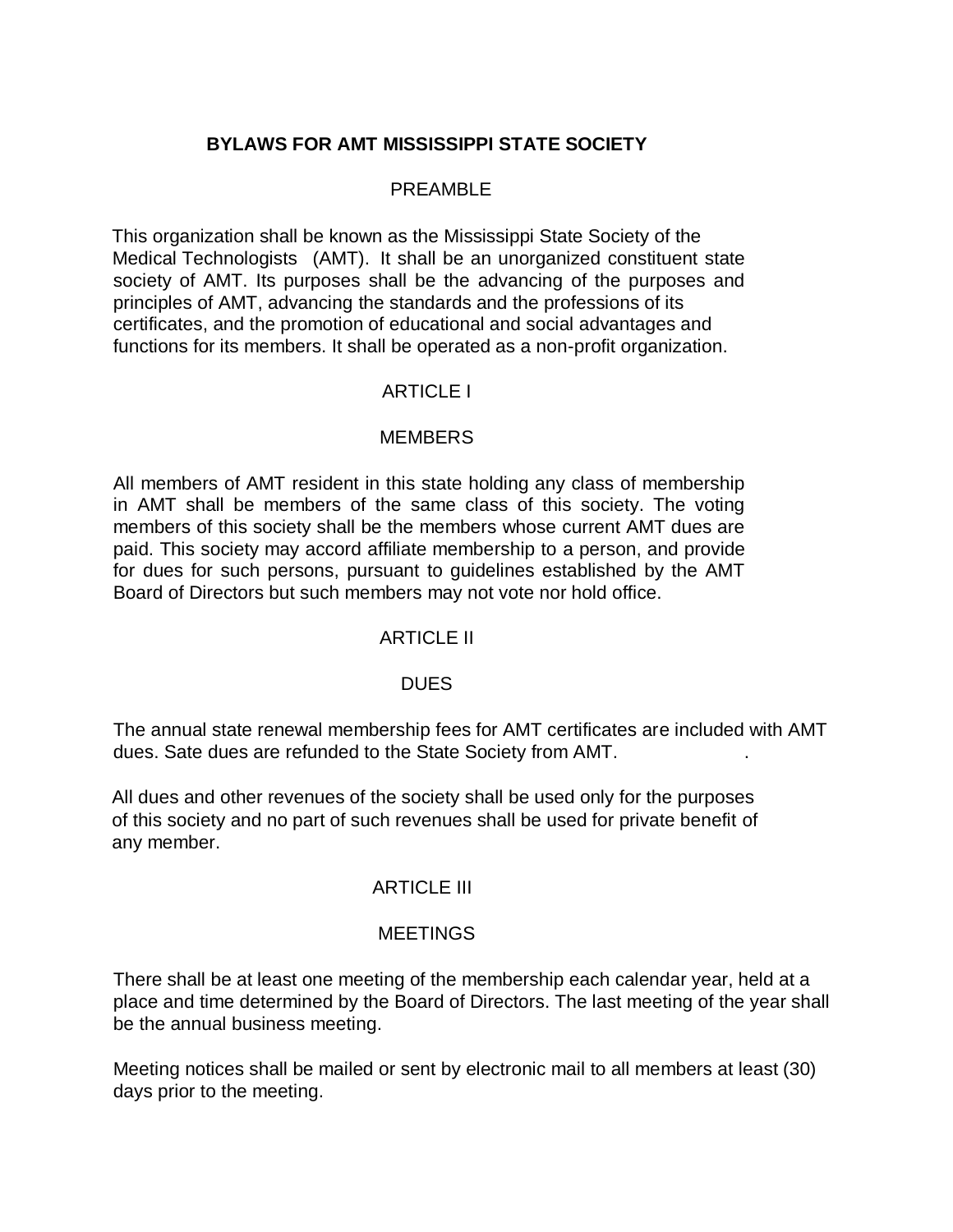Special meetings may be called at the discretion of the President or Board of Directors. All Society members shall be notified by mail or electronic mail fourteen (14) days in advance of the meeting.

Mississippi State Society may schedule business and board meetings out of state in conjunction with a joint meeting or regional meeting. All such meetings are subject to the required notification criteria.

Mississippi State Society may conduct official business by way of electronic communication which may include, but is not limited, to telephone conferencing, electronic mail (e-mail), "web" meetings via internet, or any other reliable method of electronic communication. The Board of Directors will determine the manner in which meetings will be conducted, which may include both in-person and electronic participation simultaneously. All such meetings are subject to the required notification criteria.

State societies that conduct meetings by electronic means (either exclusively or in conjunction with in-person meeting) shall establish a system to account for participates who attend via electronic means. The System shall allow the official business to be conducted including attendance verification, presentation and discussion of resolutions, voting and other items of business.

## ARTICLE IV

## OFFICERS AND DIRECTORS

The officers of this society shall include a President, Vice president, and Secretary/Treasurer. These officers' shall have the duties and powers usually exercised and held by such officers in associations of the type and such as shall be given them by AMT and the Board of Directors of this society.

The officers shall have be members in good standing of AMT for at least one year prior to taking office.

The officers shall be elected by majority vote at the annual business meeting every other year.

All officers shall be elected for a two-year term, which term shall begin immediately upon adjournment of the annual business meeting in which elections were held.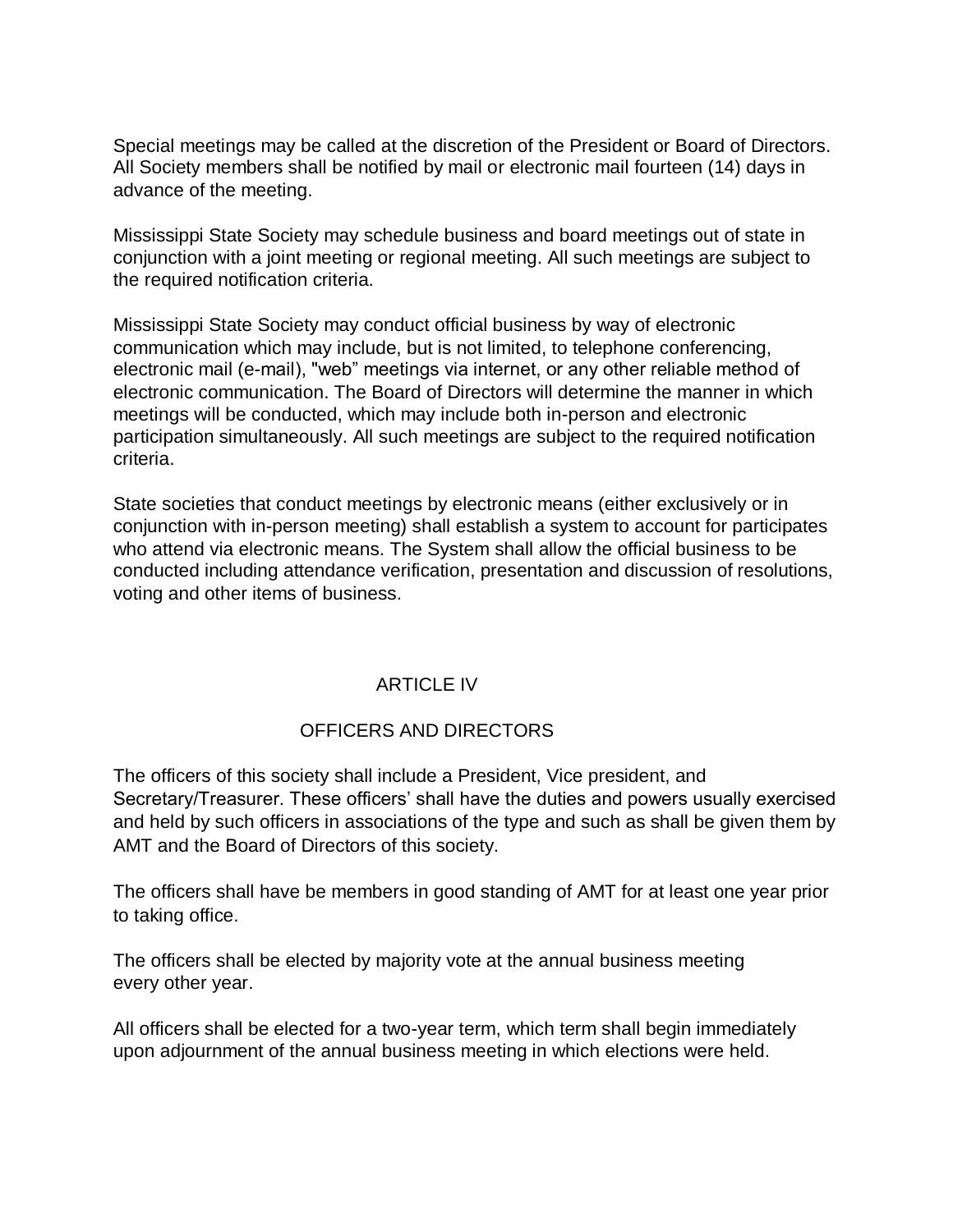The Board of Directors shall plan, manage, and conduct all business affairs of this society in accordance with established AMT policy.

The Board of Directors shall consist of the officers of this society, the editor of the state society publications, and at least two at-large directors.

The at-large directors shall be elected by a majority vote every other year at the annual business meeting. The editor shall be appointed by, and serve at the pleasure of, the Board.

In the event of vacancy in the office of the President, the Vice President shall succeed to the presidency. Any other vacancies of Board members, including elective officer, shall be filled by presidential appointment with approval of the state Board of Directors.

The Board of Directors shall meet at the call of the President, or three directors, on ten (10) day written notice. At least two meetings of the Board shall be held in each Calendar year; such meetings may be held in conjunction with the meetings of the membership. A majority of the Board shall constitute a quorum.

# **ARTICLE V**

# **COMMITTEES**

The committees of Mississippi State Society may consist of:

- Membership Committee
- Scientific Committee
- Publicity Committee/ Publications Committees
- Legislative Committee
- Auditing Committee
- Nominating Committee
- Other such committees as the Board may from time to time.

The President shall appoint the members of all standing committees subject to the Board's approval.

The Nominating Committee shall prepare and submit a slate of candidates for election at the annual business meeting every other year. Nominations shall be open to the floor.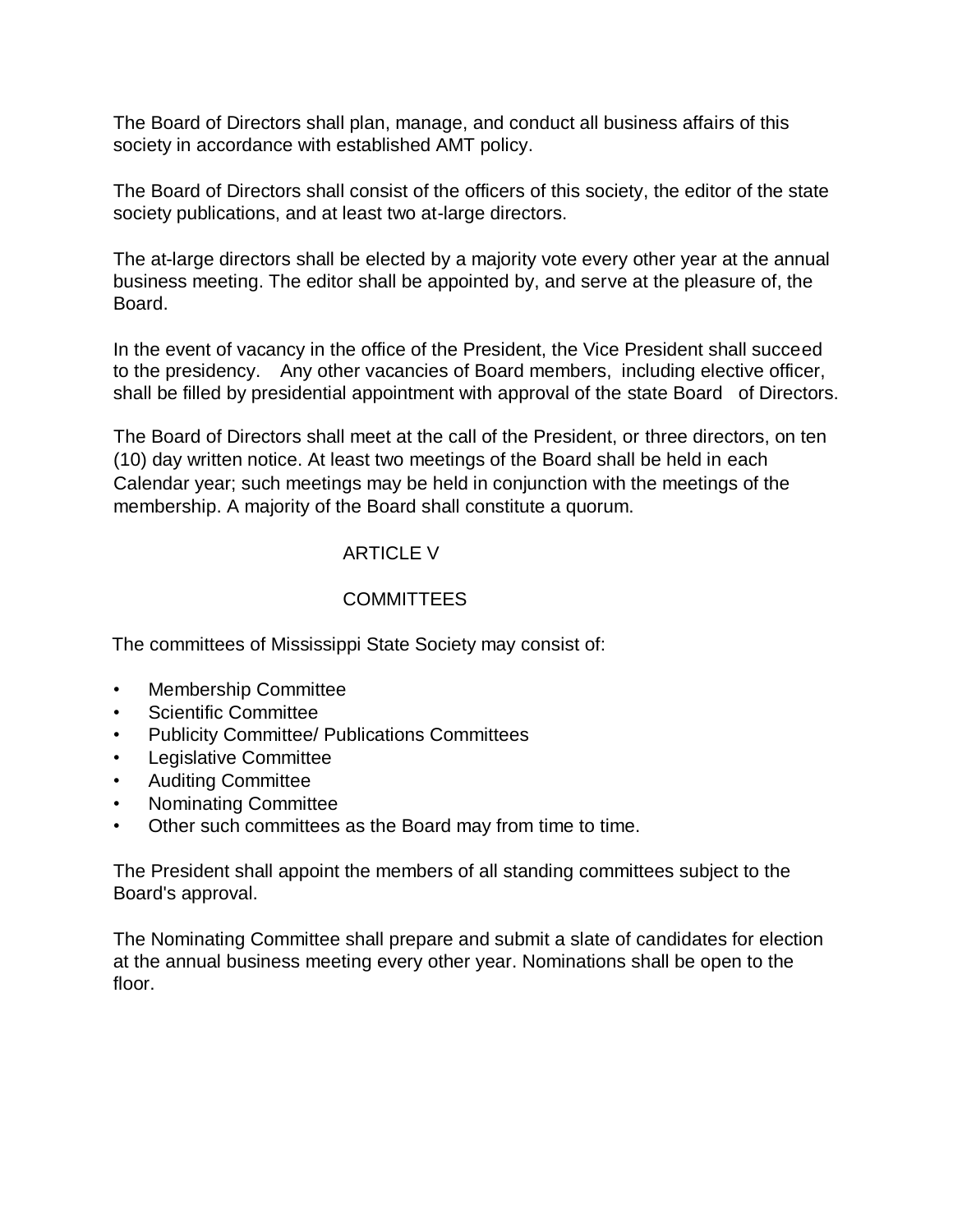#### ARTICLE VI

## LAW OF THE SOCIETY

The rules contained in the most current edition of Robert's Rules of 0rder, shall govern the society unless the Robert's Rules are in conflict with these bylaws or AMT directives.

The Mississippi State Society shall in all things be governed by the bylaws, policies, and directives of AMT.

## ARTICLE VII DELEGATES

- 1. Representation The society shall be entitled to representation at the Annual Business Meeting by membership class. The number of which will be determined by the size of membership in accordance with Article IV, Section 2 of the AMT Bylaws.
- 2. Qualifications All delegates (primary and alternates) shall have attended, within the past year, at least one business meeting prior to the AMT Annual Business Meeting. Delegates must have current AMT dues paid and be duly elected at the state meeting to represent the Mississippi State Society.
- 3. Responsibilities Delegates shall fulfill all of their responsibilities as defined in the current AMT State Officers Manual. In addition, a minimal 200 word written report by the delegates is to be submitted to the President and Editor thirty (30) days after the close of the AMT Annual Business Meeting.
- 4. Delegate Reimbursement Elected delegates must fulfill their responsibilities to the Mississippi State Society. If the state society funds allow, a delegate reimbursement will be given. The amount shall determine by the membership and voted on at the business meeting when delegates are elected.

.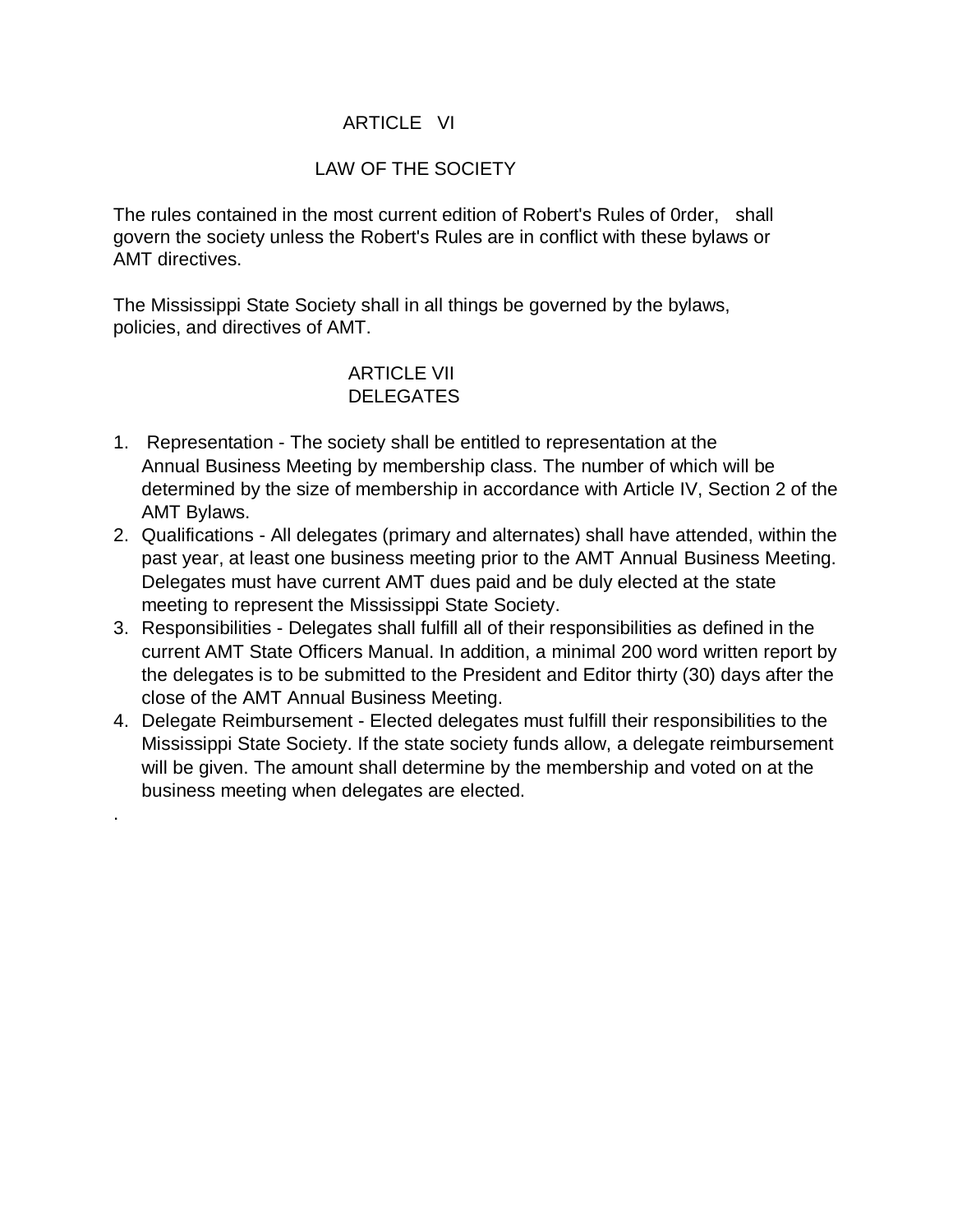## ARTICLE VIII

#### AMENDMENTS

The bylaws may be amended only by a vote of two-‐thirds of the members in good standing present at a duly called state society meeting, provided that all members are given thirty (30) days' notice of the proposed amendments, and provided that the amendments have received prior approval by the AMT Judiciary Committee.

These bylaws were adopted by a two-third vote of the members of the Mississippi State Society of the American Technologists present at a duly called and held meeting of such state society at \_\_\_\_\_\_\_\_\_\_\_\_\_\_\_\_\_\_\_\_\_\_\_\_\_\_\_\_\_\_\_ on\_\_\_\_\_\_\_\_\_\_\_\_\_\_\_\_\_\_\_\_\_\_\_.

APPROVED:

*Kimberly Cheuvront*

Judiciary Councillor:

Kimberly Cheuvront, PhD MT

8/9/2019

Date Approved \_\_\_\_\_\_\_\_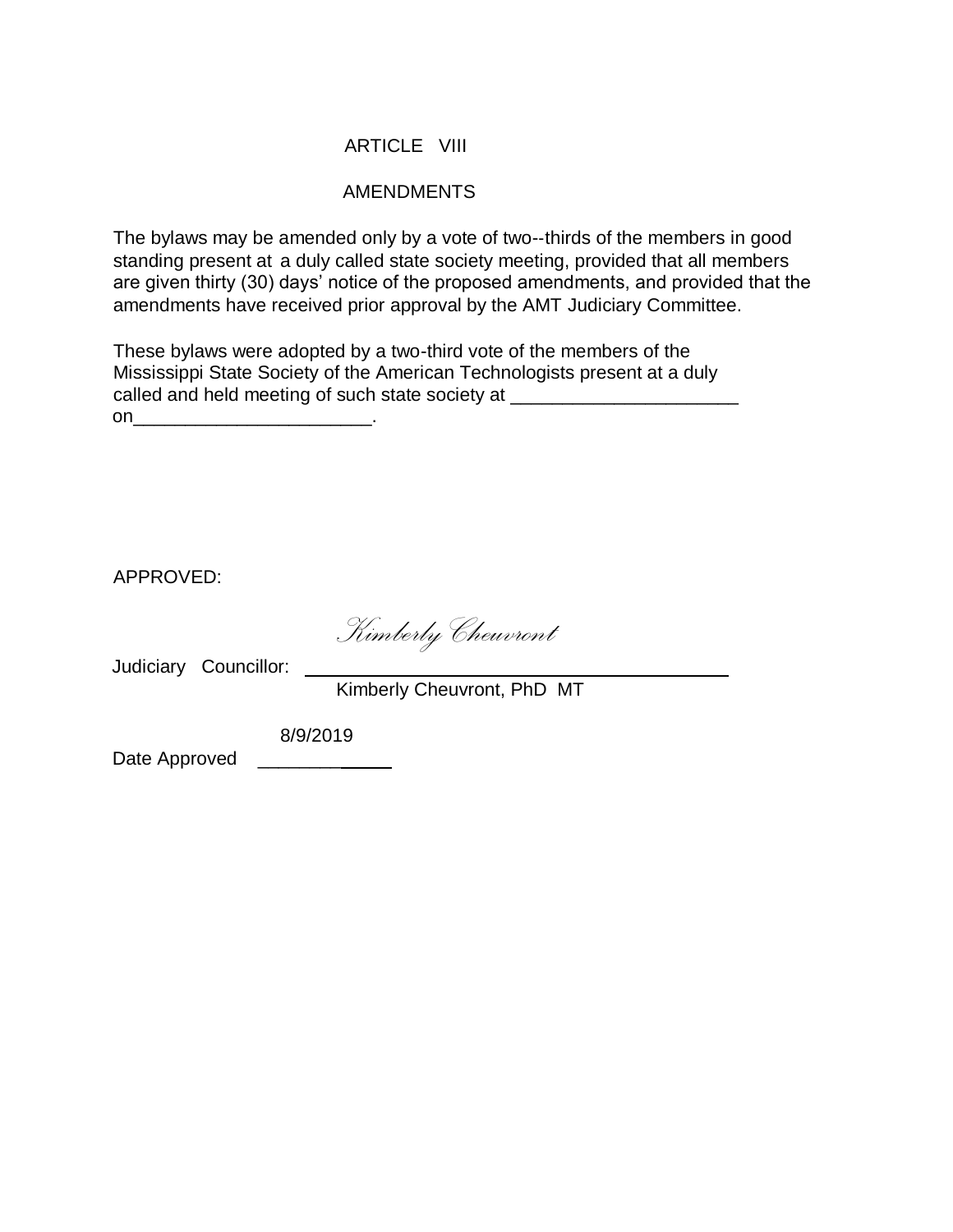

Mississippi State Society Standard Operating Procedure Manual

Revised October 2019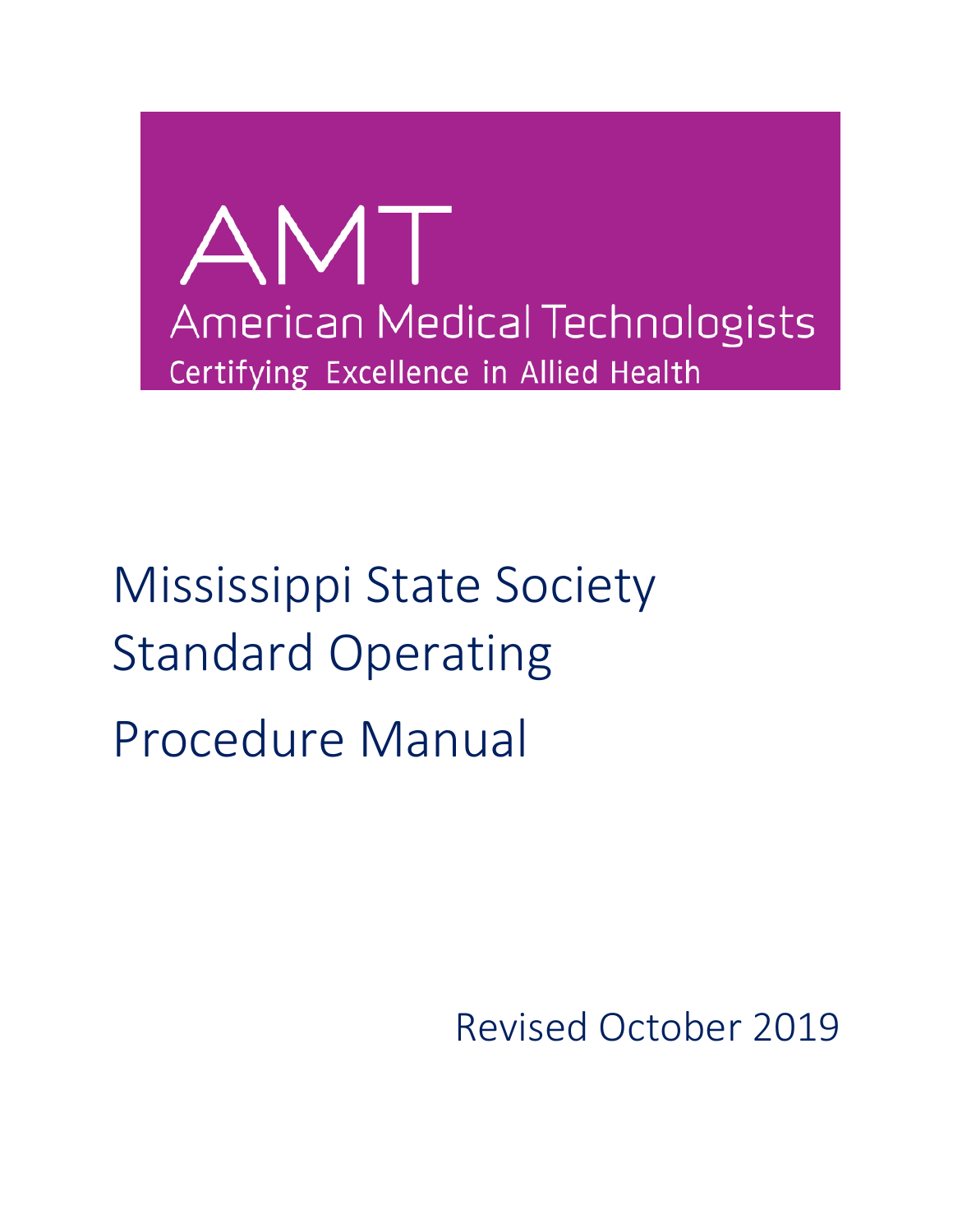# **Table of Contents**

| Mississippi State Society of American Medical Technologists Purpose | $\overline{2}$  |
|---------------------------------------------------------------------|-----------------|
| <b>Statement of Compliance</b>                                      | 2               |
| Membership and Dues                                                 | $\overline{2}$  |
| Meetings                                                            | 3               |
| <b>Officers and Board of Directors</b>                              | $\overline{4}$  |
| <b>Committees and Their Functions</b>                               | 9               |
| Publications                                                        | 11              |
| Delegates to Annual Business Meeting                                | 11              |
| Awards                                                              | 12 <sub>2</sub> |
| <b>Expenses</b>                                                     | 13              |
| <b>Review</b>                                                       | 13              |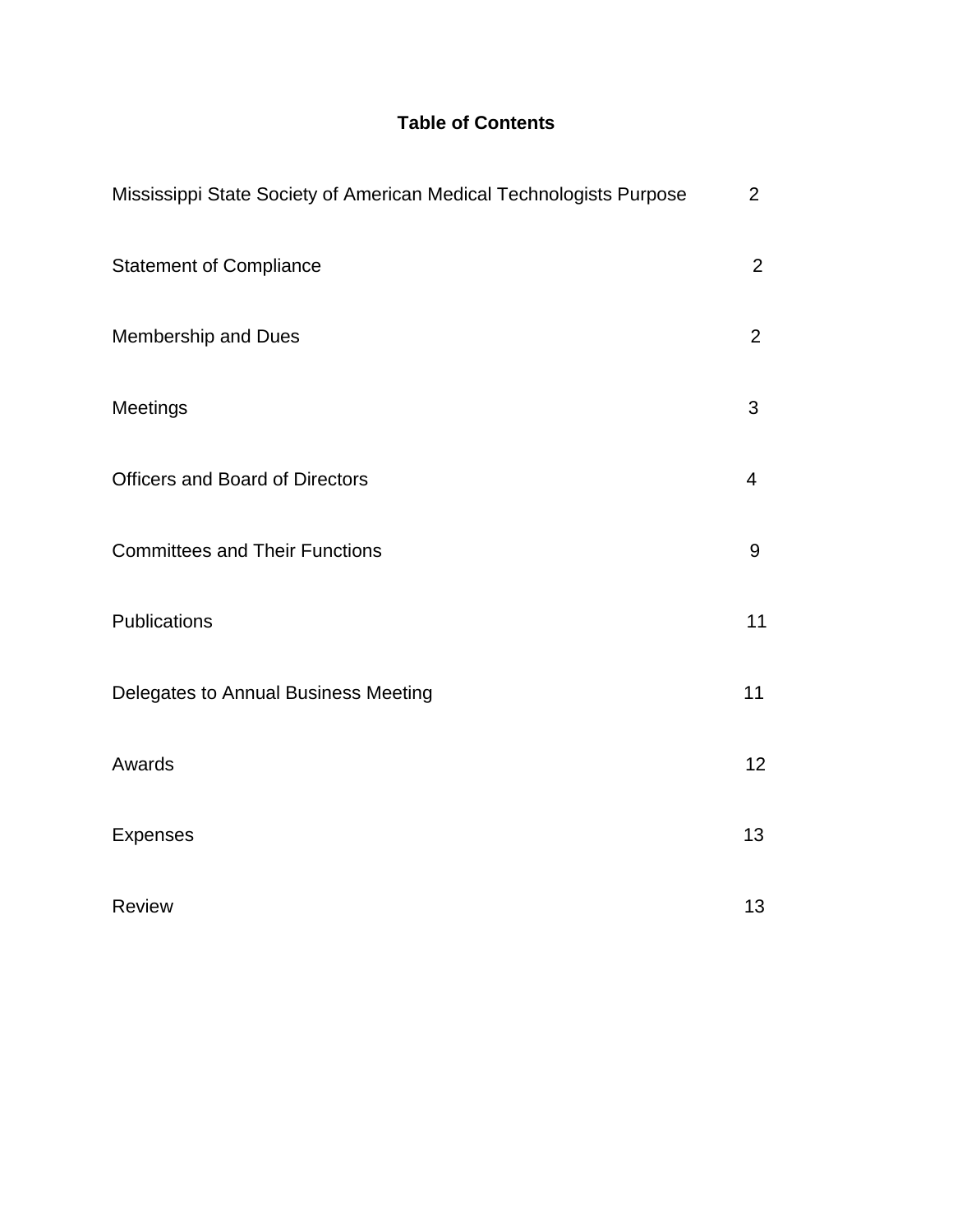# **American Medical Technologists Mississippi State Society**

# **Standard Operating Procedure Manual**

## **Section I: Mississippi State Society and Purpose**

This organization shall be known as the Mississippi State Society of American Medical Technologists, a chartered society of American Medical Technologists.

## **The purpose of the organization shall be:**

- To participate in AMT national programs and functions as a representative of the AMT members who are registered in the state.
- To promote AMT membership through collaboration with peers, advocating for allied health professionals, recruiting new professionals and promoting interest in healthcare careers.
- To provide continuing education opportunities for the members who are registered in the state.
- To provide an official publication for the members as outlined in the *State Officers Manual* and the *Publication and Electronic Media Committee Editors Manual.*

## **Section II: Statement of Compliance**

This duly charted society of American Medical Technologists shall comply with the bylaws, policies and guidelines of the national AMT organization.

## **Section III: Membership and Dues**

- Membership: The membership of the Mississippi State Society consists of all AMT members in good standing as registered at the AMT office for the state and covering all disciplines certified. The AMT Board of Directors shall define and establish classes of membership. These classes include but are not limited to full members, associate members, affiliate members, and student members. Consult the *State Officers Manual* for definition of each of these classes of membership.
- Dues: The dues to the state society are collected by AMT in addition to AMT national dues. The state dues shall be rebated to the state society according to the rebate policy established by the AMT council as outlined in the *State Officers Manual.*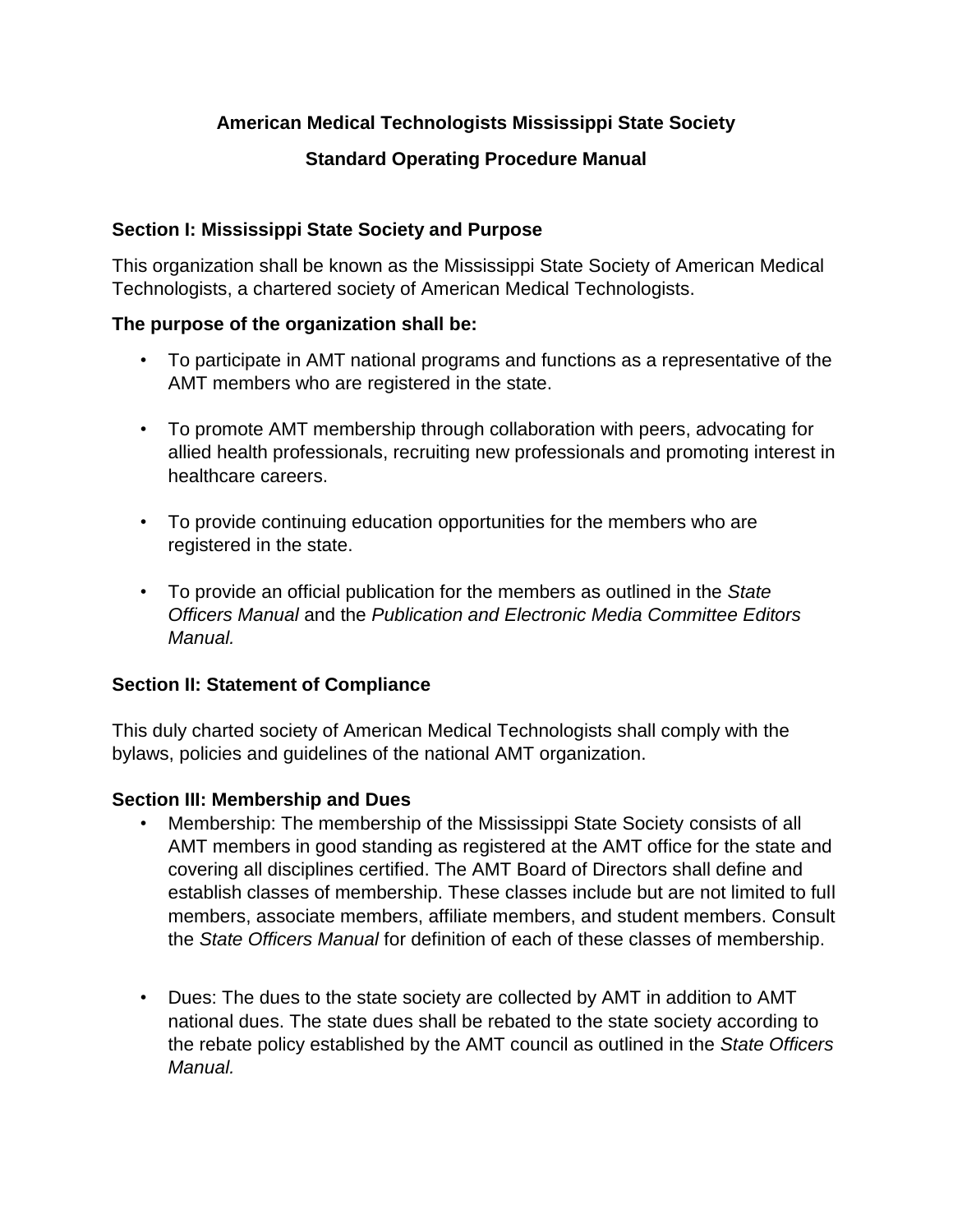## **Section IV: Meeting**

The guidelines for the Mississippi State Society in good standing and for rebate of the dues state that a minimum of the following meeting must be held annually, additional meeting in any category may be held at the discretion and need of the society.

Membership (business) meeting – one

Board of Directors meeting – two

Scientific meeting- one

• Membership (business) Meetings: General membership meetings will be held annually in association with the scientific meeting. This meeting shall be open to all state society members in good standing, each of whom shall be authorized to vote according to the bylaws of the society and AMT.

Business conducted at the annual business meeting shall include but is not limited to:

- Election of officers and board members.
- Election of delegates to AMT annual meetings.
- Approval of suggested changes in society bylaws.
- Board of Directors Meeting: Meetings of the Board of Directors are held to perform the business of running the society and all the functions this involves, in compliance with policies and guidelines of AMT and the Mississippi State Society. It is suggested that this group meet as often as necessary to accomplish the efficient performance of the society business.
- Scientific Meetings: Scientific meetings are held to provide continuing education to the AMT membership registered to the state society. Continuing education is a requirement for all AMT members, therefore it is the responsibility of the society to provide this opportunity to its membership. When organizing these meetings the full range of disciplines of the membership as well as the location and cost to the member should be considered.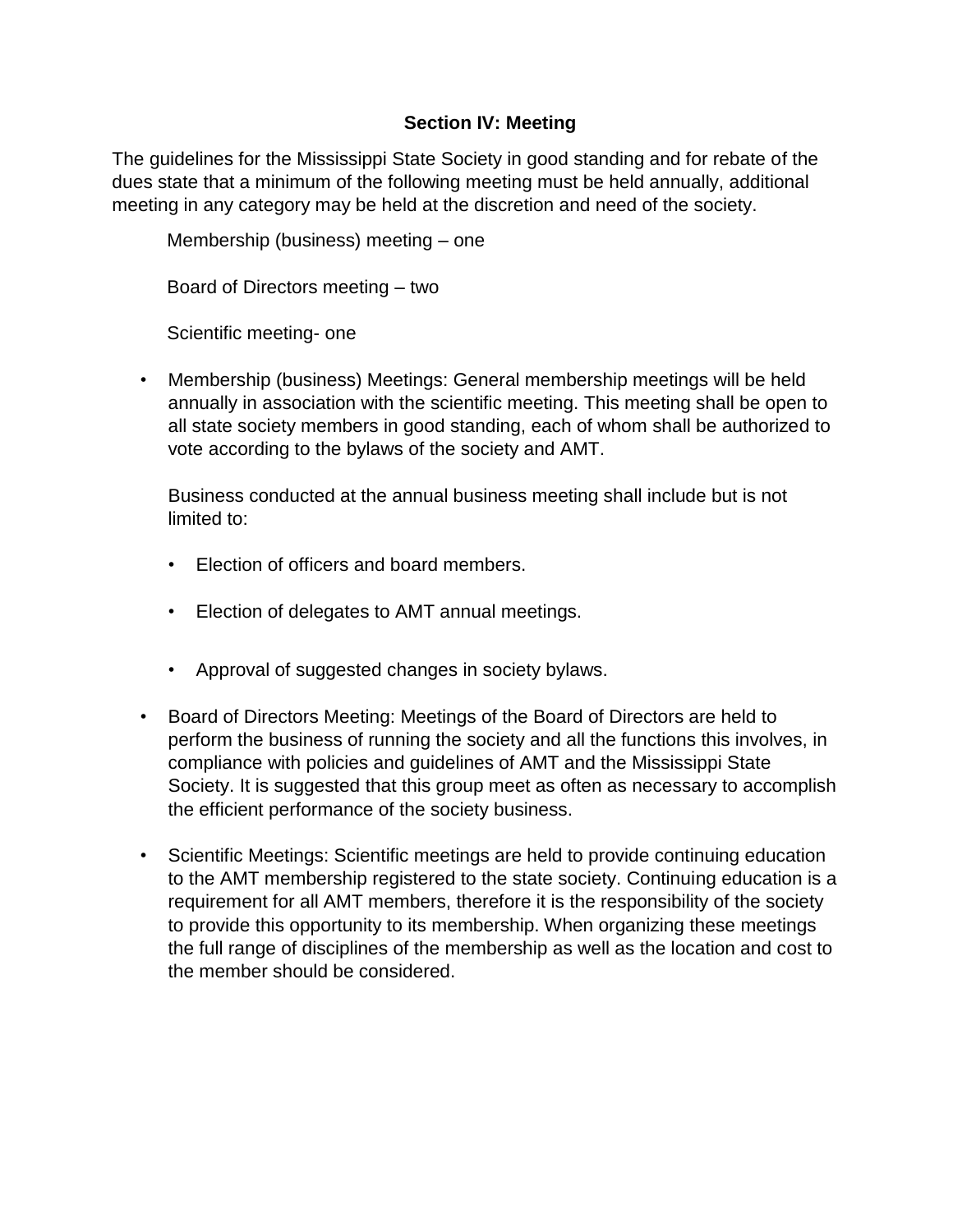## **Section V: Mississippi State Society Officers and Board of Directors**

- The officers of Mississippi State Society shall consist of:
	- President
	- Vice President
	- Secretary
	- Treasurer
	- Board of Directors
		- Will have a minimum of five (5) members (including the officers).
		- Must contain all elected officers as members
		- May automatically include the past-president as a member if the state by-laws so provide.
		- Should include the state editor.
		- Must contain a reprehensive of each AMT certified discipline represented by the state society membership.
- Chain of Command:
	- Duties:

.

- State President: The State President serves as the official AMT representative within the state by promoting AMT membership, careers in allied health and effectively communicates between AMT, the state members and the public.
	- Is responsible for conducting the office in strict accordance with National and State bylaws and AMT administrative polices.
	- Is responsible for the Mississippi State Society's activities, financial viability and property.
	- Will conduct at least the minimum required meeting each year.
	- Has oversight of the state publication ensuring the minimum annual publication requirements are met.
	- Must sign the business meeting minutes, will sign the board meeting minutes if serving as chairperson of the Board and will forward the District Councillor and Executive Councillor within 30 days following meeting.
	- Will submit the State Society News Report Form to the AMT office according to the designated schedule.
	- Will petition the Executive Councillor via the District Councillor for approval to hold joint meetings with other state societies and/or organizations.
	- Will obtain approval from the District Councillor for holding a state meeting in conjunction with a district seminar.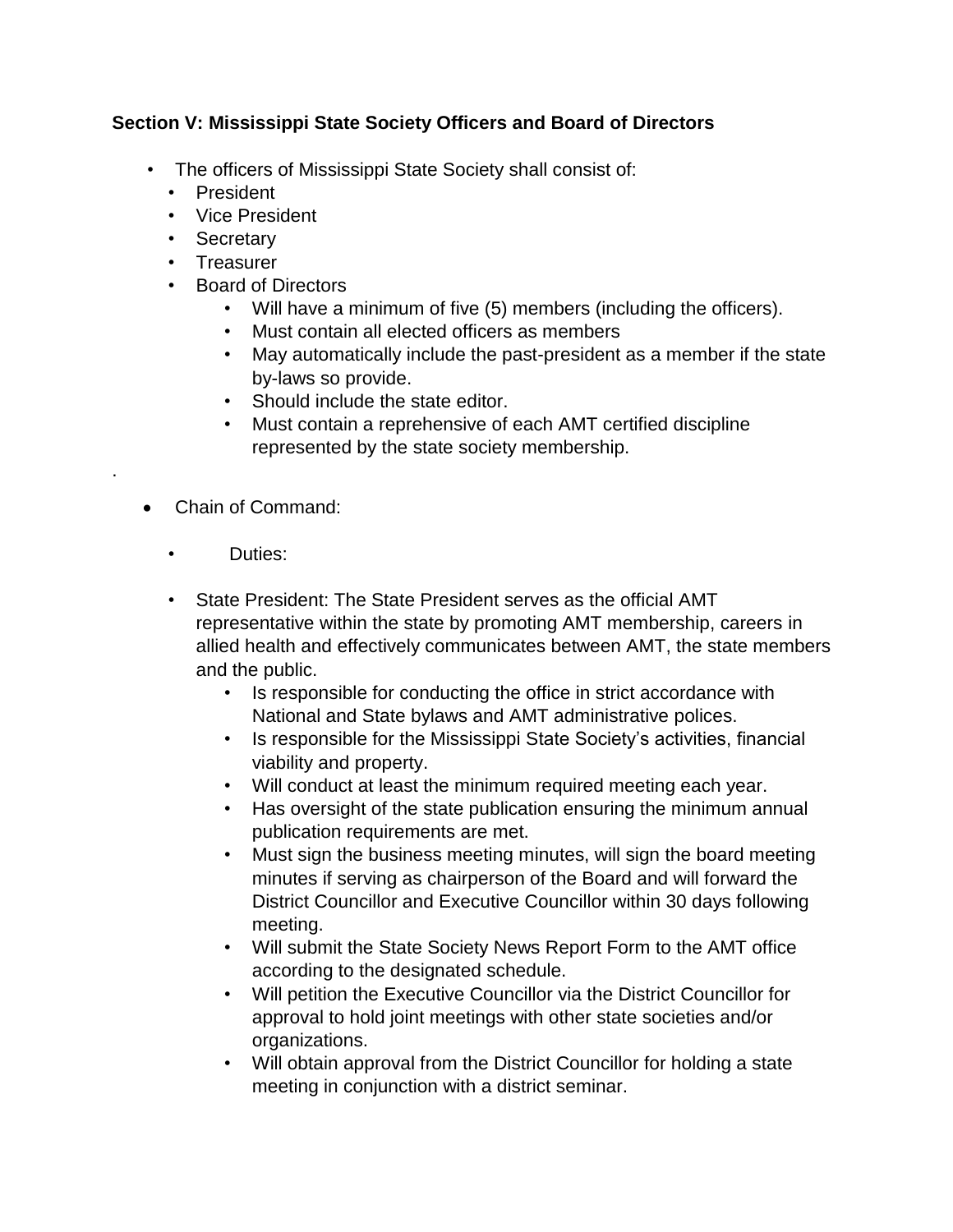- Conducts the state business utilizing Robert's Rules for Parliamentary Procedure.
- Serves as a communication link between the District Councillor, and the state members, thereby serving as the contact person for AMT at the state level.
- Ensuring the District Councillor is informed of any incident detrimental to the state society or AMT.
- Will conduct an annual audit, and conduct an inventory of state equipment.
- Provide written reports as required to the District Councillor.
- Will petition the District Councillor for permission to purchase state society equipment that exceeds the current allowable rate of (\$500).
- Is directly responsible for the membership committee. Must contain a reprehensive of each AMT certified discipline represented by the state society membership.
- Appoints the chairperson for the state membership committees and be informed of all activities conducted by state committees.
- Informs the AMT office of officer's address changes.
- Will approve payment for state expenses and report the financial status.
- Will not schedule a state meeting three (3) weeks prior to or three (3) weeks after a district or national meeting.
- Submit information for "Hall of Memories" to the council.
- Represents the Voice of the state members by providing recommendations to the National AMT Board of Directors at the National Business meeting through the commission on membership of ways the Mississippi State can meet the professional and educational needs of the members.
- State Vice President: The Vice President must know the duties of the President and be ready to conduct that office in absence or incapacity of the President.
	- Has knowledge of the contents the State and national bylaws and the *State Officer's Manual.*
	- Assist the state president with committee assignments and other society functions.
	- Has oversight of all state committee activities except the membership committee.
	- Officiates as the Society's official host to guest and speakers, arrange for proper welcome, accommodation, and departure.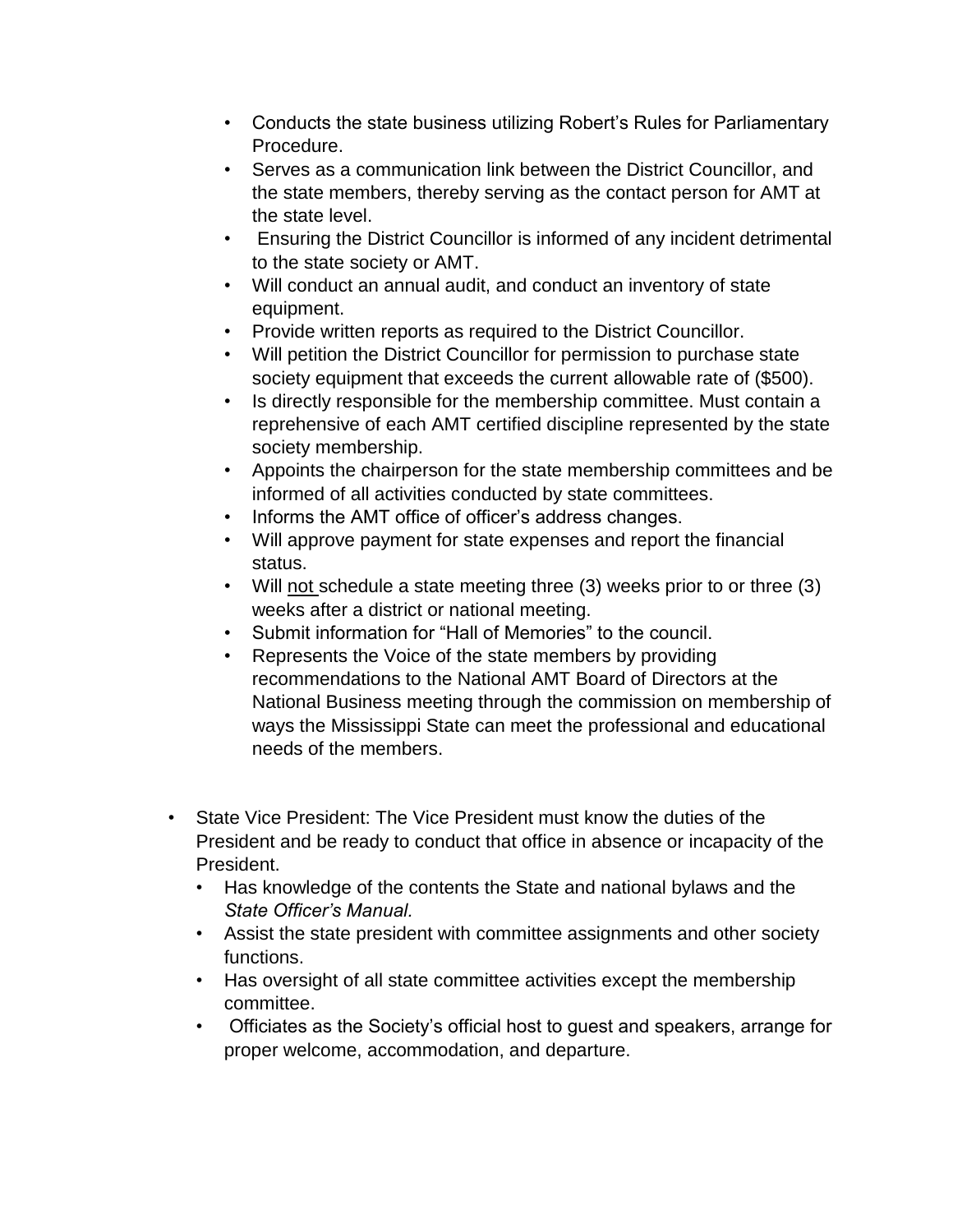- State Secretary/Treasurer: The Secretary efficiently maintains records of all the state society activities in an organized manner. The Treasure is accountable for all funds and financial records of the state society.
	- Takes minutes of the meeting, recording the key points and making sure that all decisions and proposals are recorded, as well as the name of the person or group responsible for carrying them out.
	- Prepares an itemized treasures report to be submitted with minutes of each business meeting.
	- Is accountable to president for all state or national property in his/her possession.
	- Ensures the Executive Councillor, the District Councillor and all the state membership receives notice of a meeting at least thirty (30) days prior to the meeting.
	- Prepare a draft of the minutes to state business/board meetings and provides the original copy to the State President within fourteen (14) days of meeting for approval.
	- Maintains contact names, addresses, and telephone numbers for State Officers, and Board of Directors.
	- Is knowledgeable in conducting business using parliamentary procedure and promptly sends all correspondence as decided by the state society.
	- In the absence of the Vice President, administer the duties of that office.
	- Ensure disbursements from the state account has President and/or District Councillor approval.
	- Ensure an annual audit is conducted.
	- Receive, record and deposit all funds and file receipts, and vouchers covering all disbursements.
- Board of Directors: The board of Directors is responsible for the proper conduct of the organization's administration and function. In addition to its administration function, the Board is the Executive Committee and the Ways and Means Committee of the state society.
	- Responsible for execution of the state society business and achieving the mission of the Mississippi State Society.
	- Responsible for the financial health of the Society.
	- Establishes polices of the society in accordance with the state bylaws, and guidelines and AMT bylaws, guidelines and policies.
	- Executes the removal procedure for officers and board members.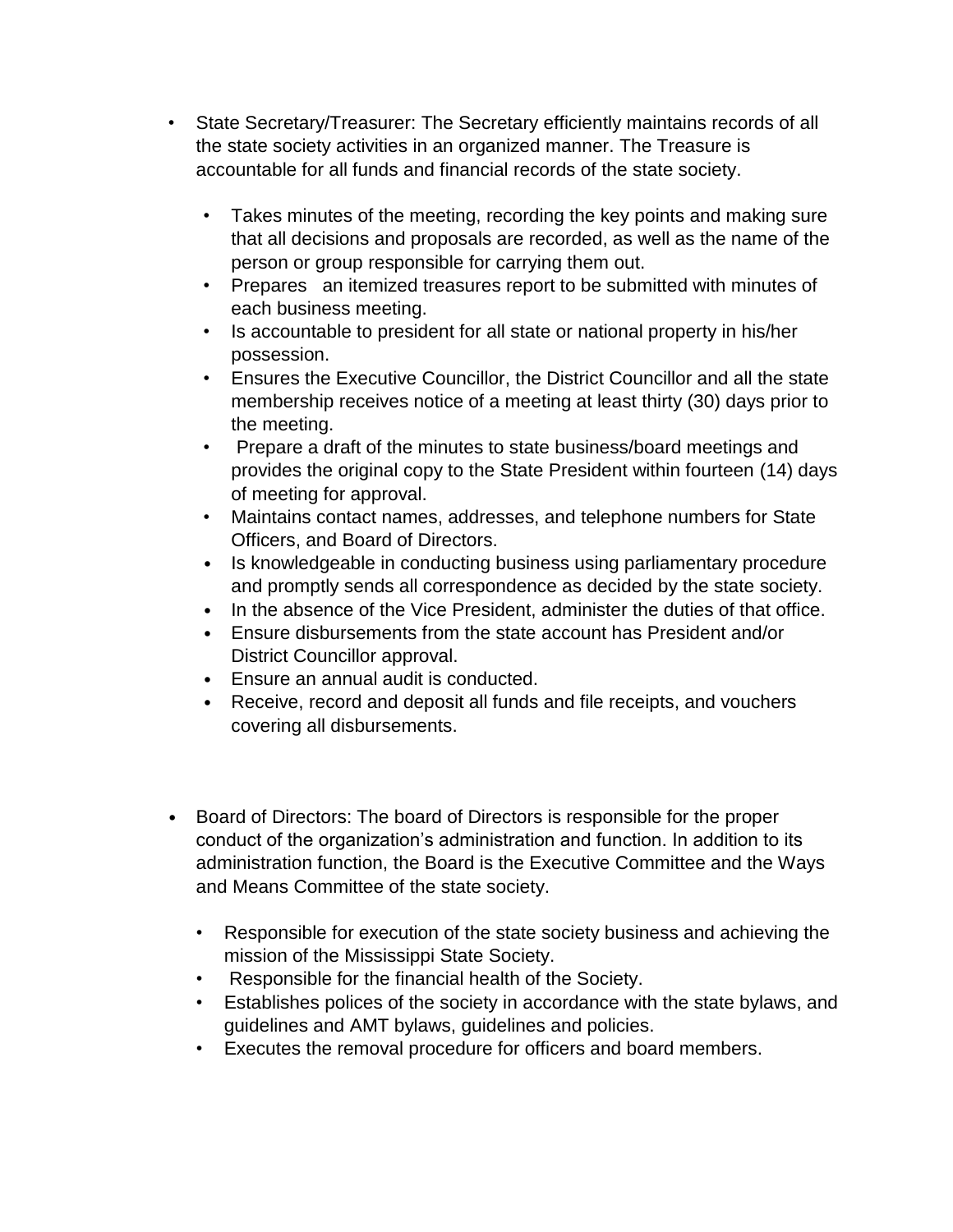- Criteria: Any member of the state society in good standing is eligible for election to any state society office, as defined in the AMT bylaws, and policies.
- Election: The election of officers shall be as defined in the bylaws of the state society and is as follows:

Election for state officers and board members shall occur at the final business meeting of the year during which the term of office expires. (An exception can be made if voted on by the membership and board for meetings that are held outside of the state. If such occurs, the election will be held at the following business meeting.)

- Term of office: The term of office shall be defined in the bylaws of the state society with the newly elected officers assuming office as defined in the state bylaws, and is as follows:
	- Officers shall be elected for a two-year term, which term shall begin immediately upon adjournment of the annual business meeting in which elections were held.
	- "At-large" members of the Board of Directors shall be elected for three year terms, the expiration date of which shall vary so that one member is elected each year. The terms shall commence on the first day of the year following the annual election.
	- Unfilled positions will be filled according to state society bylaws.
- Removal: Removal from office shall occur in accordance to the bylaws of state society.
	- Officers and board members may be removed from duty prior to expiration of their term of office for reasons including:
		- Failure to perform the duties assigned to their office.
		- Misuse or misappropriation of society property or funds.
		- Unexcused absences from three consecutive meetings, which were held on different dates.
		- Moving out of the state without resigning from their position.
	- Procedure for removing officers and board members shall be:
	- Documented, by the state president, of the reason for dismissal.
	- Offending officer or board member has been contacted or repeated attempts to contact that member have been documented, and they were notified.
		- Of the commencement of the removal process.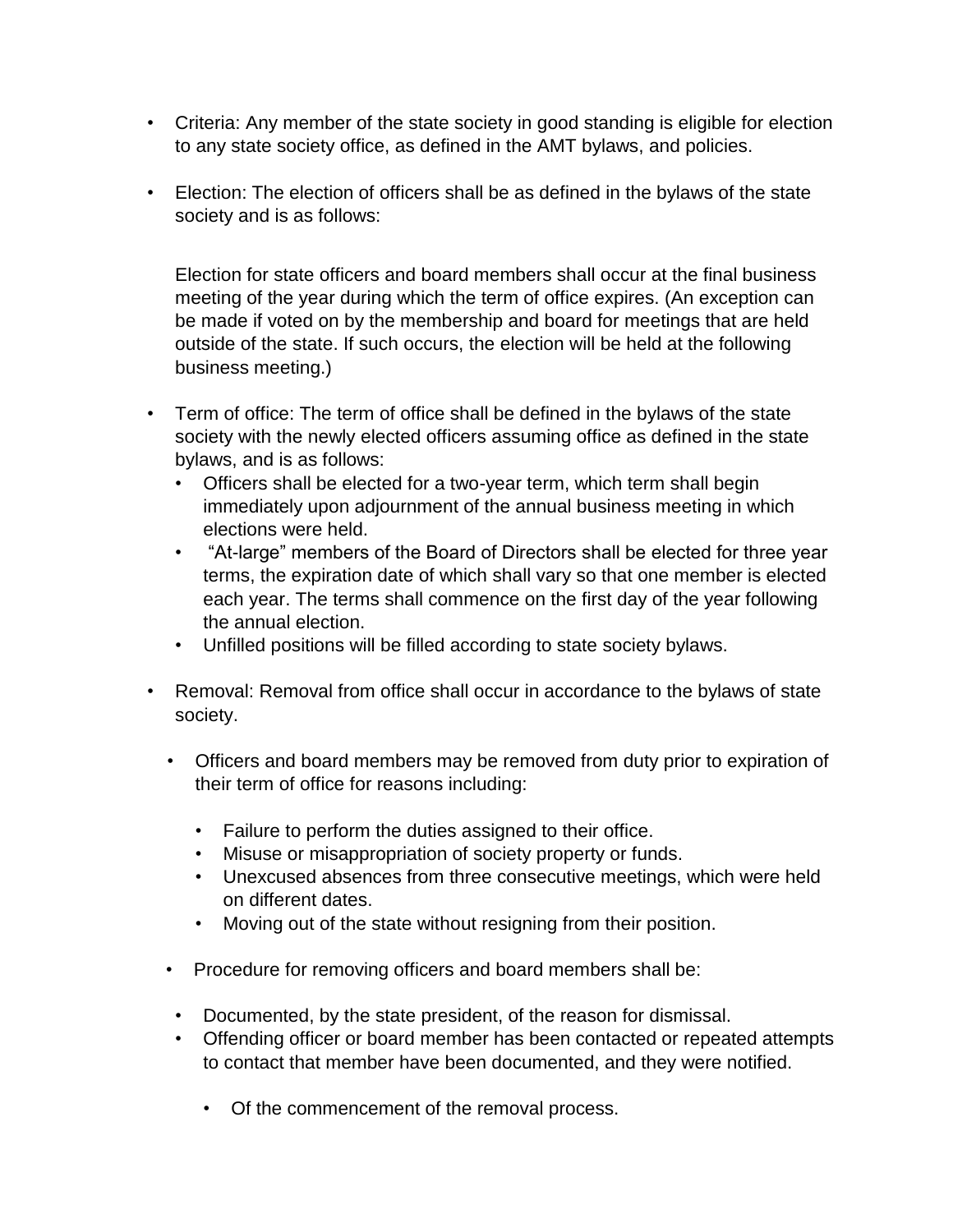- Of the date of the Board meeting where the removal will be on the agenda.
- Of their invitation to attend the meeting to present their arguments.
- The President presents the case for removal to the assembled Board of Directors, followed by a motion to remove from office.
- The offending officer or board member is afforded an opportunity to make explanation to the Board before a vote is taken on the motion for removal. This step will be omitted if the member is not in attendance at the meeting.
- Vote is taken to remove the officer or board member from office. Passage of the motion will follow state society bylaws.
	- The vacated office will be filled according to the bylaws of the state society.

## **Section VI: Committees and their functions**

- Required by AMT
	- Membership committee: Under the direct supervision of the President, all officers and members are on the committee. The purpose and function of this committee is to promote AMT membership growth, both at the state and national level. This is accomplished by participation in AMT activites through direct involvement by participation in meetings, e-mail communications and conference calls for the state. Serve as a mentor to Allied Heath students. Make nominations of qualified candidates for awards, appointments and offices.
	- Scientific Committee: This committee and its chairperson are appointed annually by the state President and supervised by the state Vice President. It is the duty of this committee to organize the scientific programs for the state society and aid the publication committee in obtaining scientific articles for publication. This committee is responsible for procuring the location for the meeting, speakers, and establishing the program. The committee provides the program to the state editor allowing enough time to ensure the meeting notices are e-mailed, or printed and mailed to the state membership at least thirty (30) days prior to the meeting.
	- Publication Committee/Publicity Committee: This committee and its chairperson (the Editor) are appointed by the State President. The committee functions under the oversight of the Vice President. Recommendations for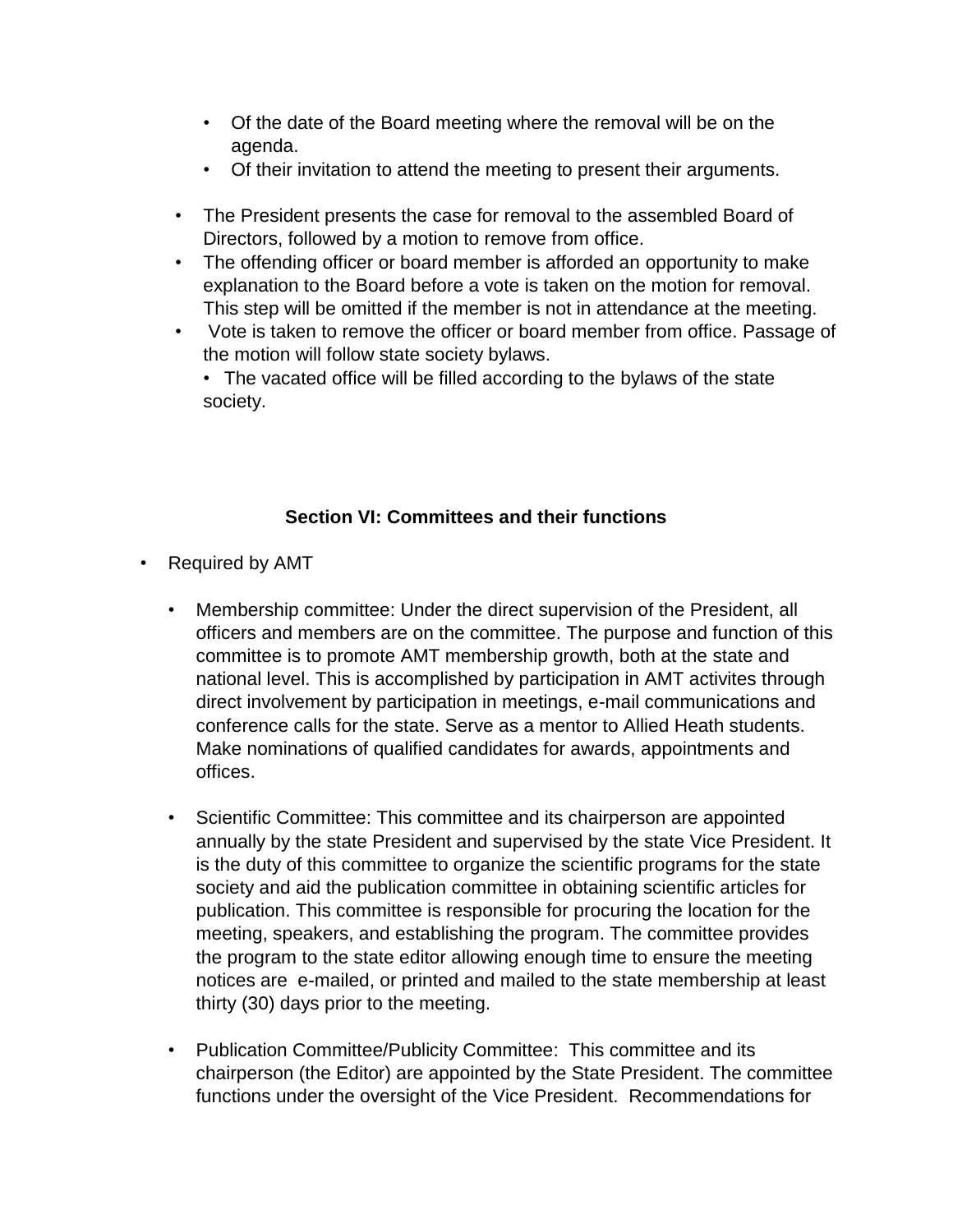the publication committee members are made annually by the Editor to the President for appointment. The editor consults with the national Publications Councillor and adheres to the *State Society Editor's Manual* when establishing the state publication The *Magnolia State* Newsletter. The duty of the committee is to be activity involved in representing the state society of AMT and relaying its activities through news releases to the local newspapers and other media contact. The committee promotes 'National Laboratory Medical Professionals Week 'and 'National Laboratory Medical Assistants Week 'within their facilities and communities. The chair of the committee should serve as the communication link between the AMT office providing news for publication.

- Legislative Committee: The committee and the chairperson are appointed annually by the state president. The committee's role is to stay informed of legislative issues within the state that involve the Allied Health, AMT and the state society's members. The committee's responsibilities include;
	- Maintain a current list of names and official address of the State's senators and representatives both on the state and national level. The committee members are responsible for contacting the legislator if the need arises.
	- Provide a list of the Committee Chairperson and committee members alone, with the names and contact information of the State senators and representatives annually, prior to the first of January, as mandated to the Judiciary Committee of AMT.
	- The committee will be actively involved in representing the AMT state society members, by communicating with their U.S. senators, congressmen and state legislators. When necessary the committee's role is to activate a "Grassroots" chain, relaying the support or opposition to legislation.
	- The chairperson will serve as a communication link between the State President, Secretary and the members in all matters pertinent to legislation as directed by the Judiciary Committee and Legal Counsel of AMT.
	- The committee will obtain copies of legislative bills filed in the legislature pertinent to AMT registrants, copies will be forwarded to the state President, and the AMT Judiciary Committee.
	- Prior to a committee member supporting/opposing state legislation, they must seek approval by the state legislative committee, the AMT Judiciary Committee and the AMT Executive Committee.
		- Audit Committee: The committee and the chairperson are appointed by the state President annually for the purpose of the annual audit of the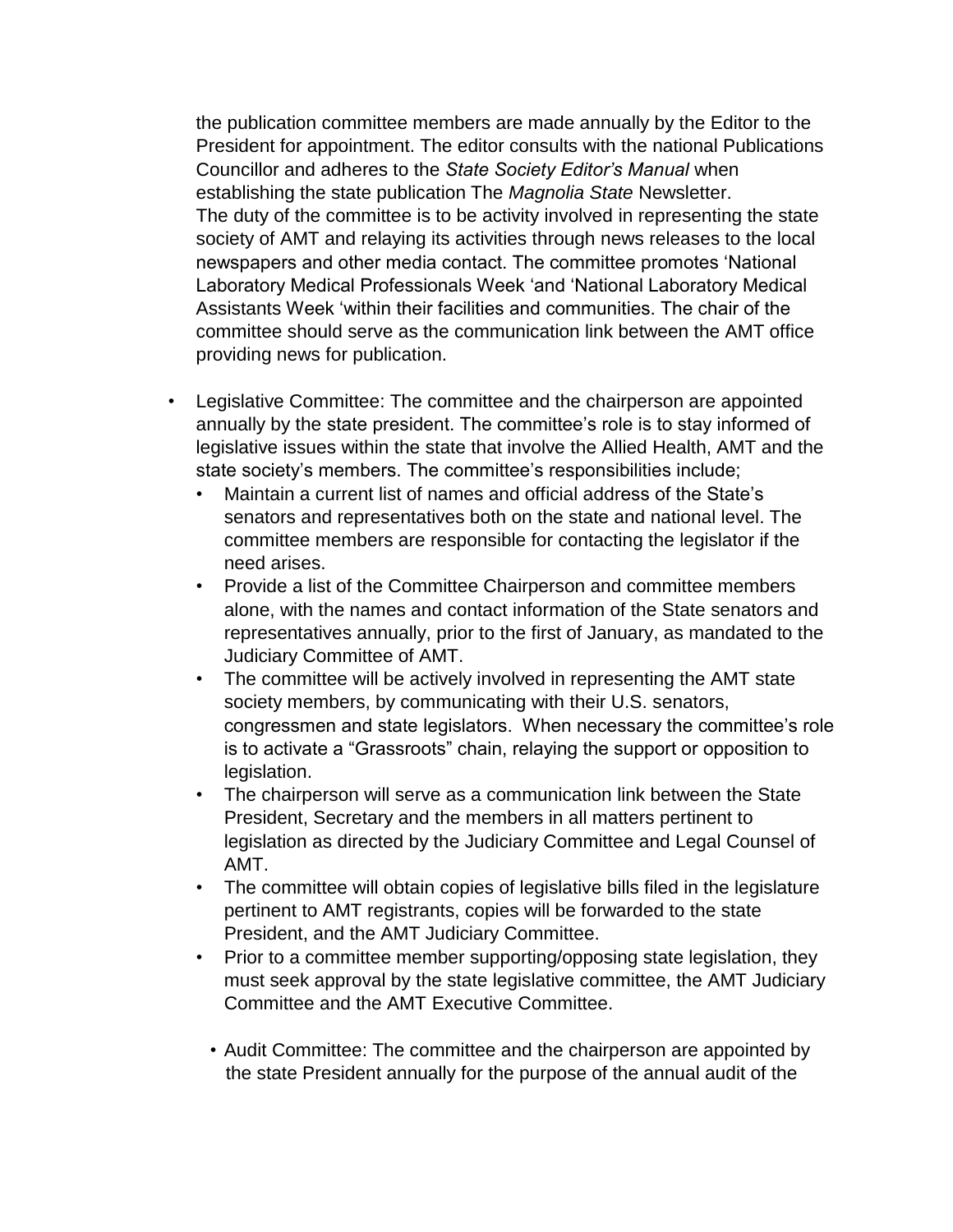state society records and finances. The state officers are prohibited from serving on the committee. The committee should consists of 3 to 5 members. The audit is to take place in the presence of the State Treasurer. In the absence or incapacity of the treasure the President will sit in. The Chairperson is responsible for making a date notation in the state society's account books that the audit was made. A report of the findings must be made and signed by the members of the committee and filed with the state Secretary for permanent record. A signed copy is forwarded to the AMT office, District Councillor, and Executive Councillor. If there is a change in the Treasure made during mid-term, a special audit must be made prior to acceptance of the books by the new Treasurer.

- Nominating Committee: Nominations are made by the state membership. The election is announced in two publications prior to election. A nomination form with the required elements for each office is included in the publication prior to the election.
- Optional Committees

In addition to the above committees, the state society may have as many additional committees as the best interest of the state society requires. It is recommended that each committee be listed in the SOP along with duties of the committee, the appointment of its members and the term of the appointment.

#### **Section VII: Publications**

- The name of the online newsletter for the Mississippi State Society *is Magnolia State.*
- The cover or first page contains the publication name and the state society name. Each issue contains a list of state officers, the editor, District Councillor their contact information and the volume number and issue number.
- Each issue will include the required editorial and educational information as listed in the Publications and Electronic Media Committee Editor's Manual.
- The state Editor will send an email blast along with the publication to the PEMC Chair for approval and posting to the state webpage semi-annually before May 15 and November 15.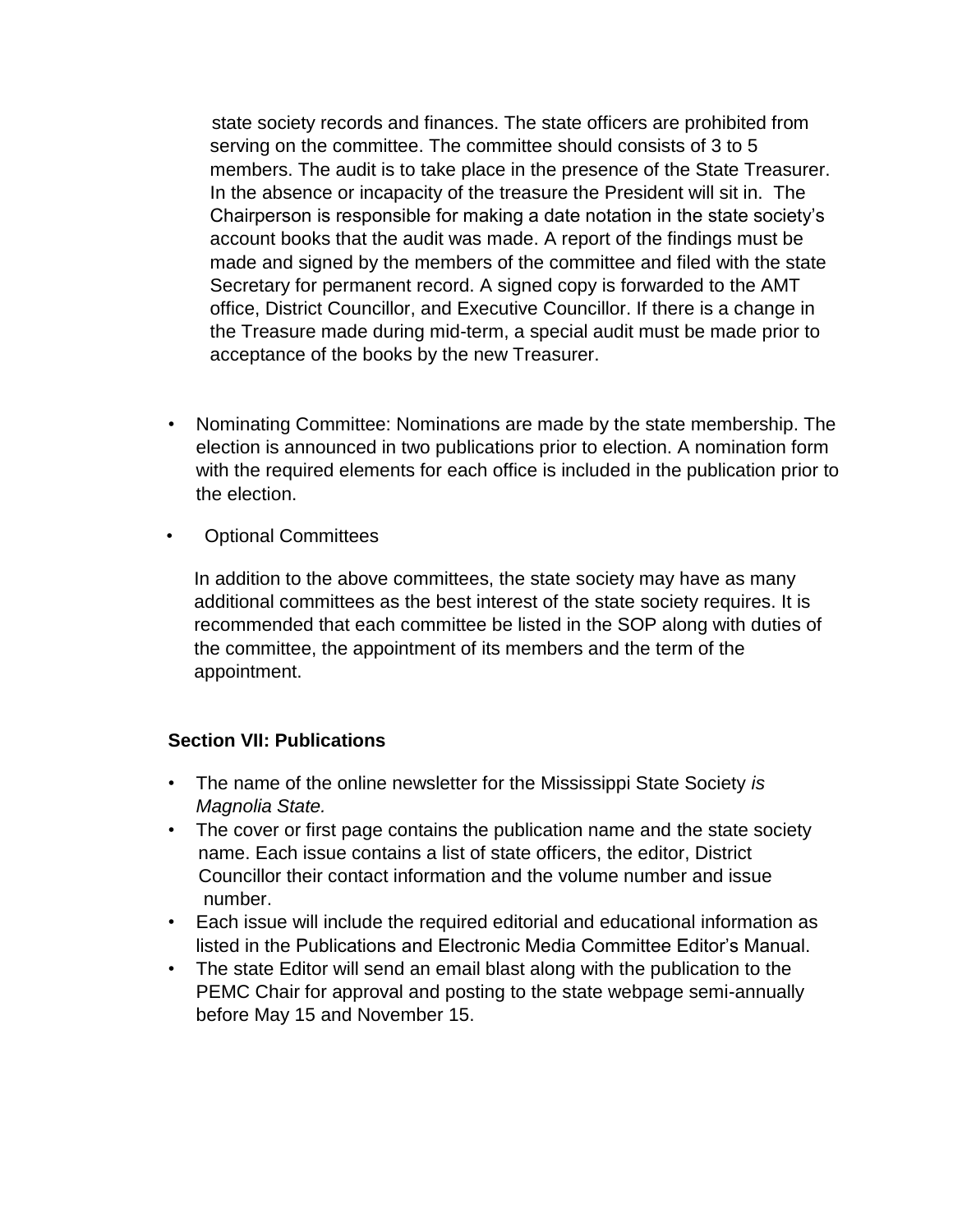## **Section VIII: Delegates to the Annual Business meeting**

- Criteria: The number of delegates elected is dependent upon the number of AMT members in good standing. A delegate must be a member in good standing for the current year, have attended the last two state society business meetings and capable of fulfilling all the responsibilities of a delegate.
- Election: The quota of delegates from the Mississippi State Society will be filled by election. Nominations from the floor will be accepted at the business meeting just prior to the Annual Business meeting. The chairman is appointed by the state President from the elected delegates. The chairman is responsible for ensuring all the delegates fulfill the responsibilities prior to disbursement of moneys. The chairman has oversight of the credentialing, ensuring the delegates are credentialed prior to the business meeting. Alternate delegates will be elected in the same manner as delegates or appointed by the chairman as needed.
- Responsibilities: The following responsibilities must be met by a delegate for eligibility for reimbursement of travel expense:
	- All delegates must attend the Annual Business Meeting.
	- All delegates must credential prior to the Annual Business Meeting.
	- Delegates must assemble at the designated place and time determined by the chairperson of the committee to enter the hall together.
	- Delegates must attend the District Meeting.
	- Delegates must attend "Meet the Candidates".
	- Delegates must attend the "Resolutions Presentation".
	- Delegates must attend the "Town Hall Sessions".
	- Delegates must attend the "AMT Annual Reports".
	- Delegates must attend the "AMT AMTIE Business Meeting".
	- The Chairperson will assign each delegate to submit a 200 word minimum written report covering one or more of the above meetings, scientific programs, committee meetings, and/or social events. The report must be complete prior to receiving any expense re-imbursement.
- Delegates re-imbursement: As allowed by the state account balance and approved by the state members at a duly called state business meeting, a delegate re-imbursement will be given to all delegates meeting the above listed responsibilities. The amount given is to be determined by the membership and voted on at the business meeting when delegates are elected.

Note**:** 

• The state dues portion of the annual rebate moneys collected by the state society can be used as reimbursement to a delegate but NOT moneys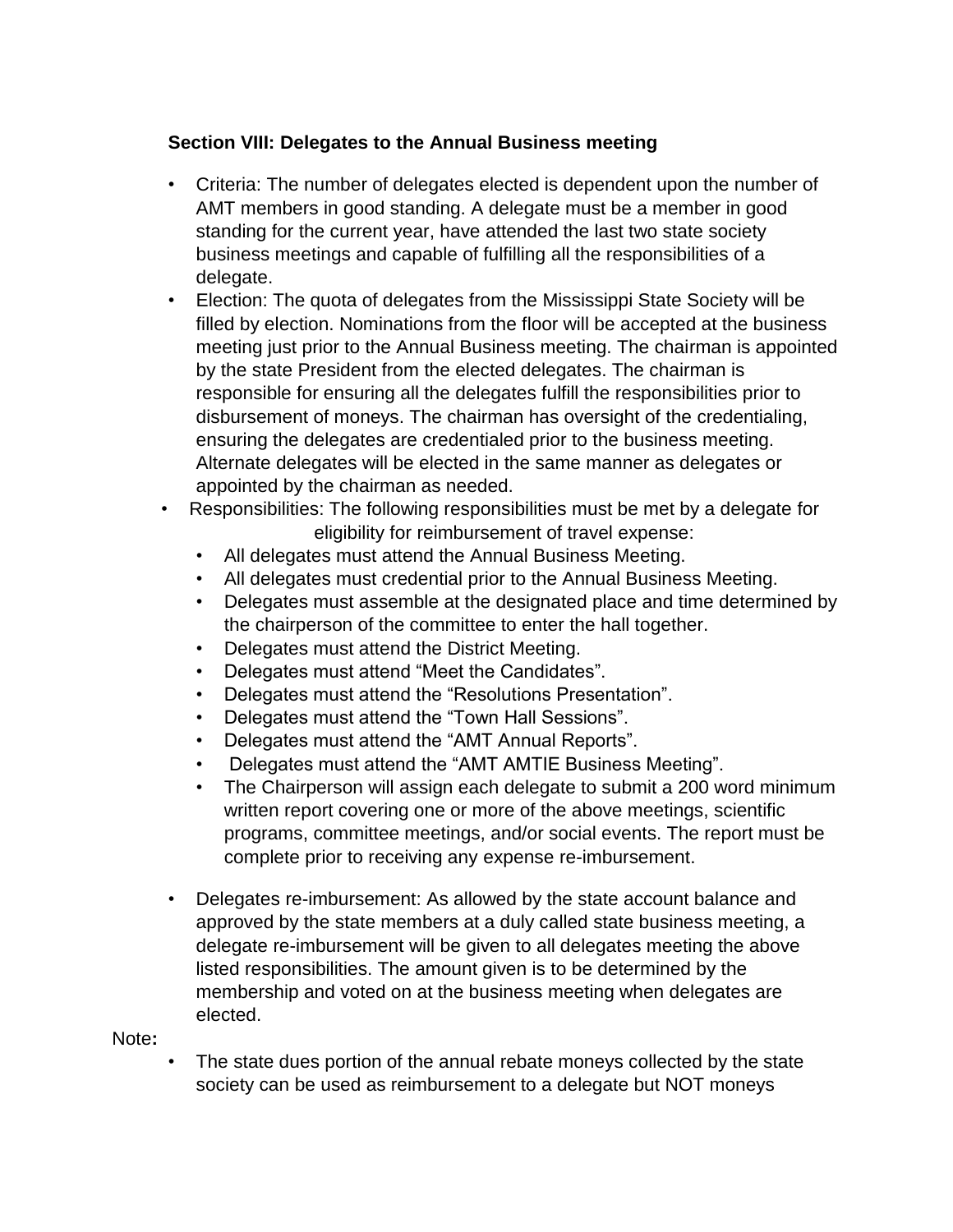received from the national, i.e., state society rebates (which is to be used for state society expenses.)

• Disbursement of the Delegate re-imbursement: The delegate re-imbursement will be given when they have fulfilled all their responsibilities including the written report. This must be completed prior to the cut-off date of the next scheduled publication and business meeting.

## **Section IX: Awards**

• Nominations for National Awards: Nominations must adhere to current guidelines as listed in AMT Bylaws and AMT *State officers Manual*. Note Award List, Criteria and Nomination Selection and Presentation based on National Guidelines.

## **Section X: Expenses**

All State Society funds shall be deposited in the State's Account at the AMT home office and in according to guidelines established in current National and state bylaws and the current Officers Manual.

- Publications
	- Printing
	- Postage
	- Revenue
- Administrative
	- Official stationary and envelopes
	- Postage used for official purposes
	- Official phone calls made by officers and board.
	- Office supplies for officers to complete duties
	- State Society pins, plaques, certificates, speaker gifts, etc.
	- Printing and mailing of meeting notices for the state.
- Officers and Board of Directors (note: depending on availability of funds)
	- Travel: State Officers and Board members can receive mileage reimbursement, for traveling to and from required Board meetings, District and National meetings.
	- Lodging: Officers and Board members can receive one night's lodging during a called meeting of the Board of Directors, not to exceed \$100.00, if the state funds allow.

Note: Above expenses are not applicable if the individual's employer provides expenses.